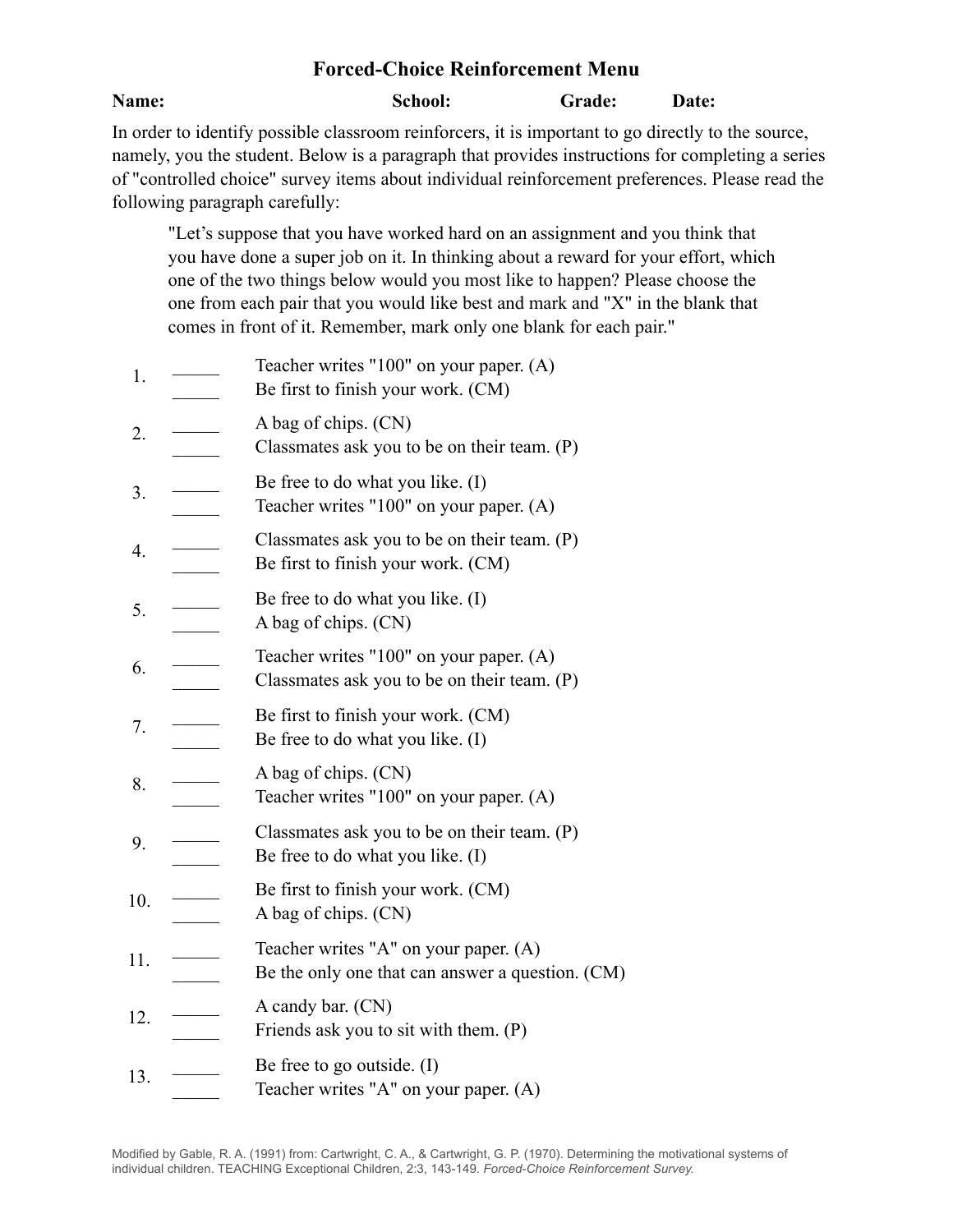| 14. |                                                                                                                                                                                                                                                                                                                                                                                                                                                          | Friends ask you to sit with them. (P)<br>Be the only one that answers a question. (CM)           |
|-----|----------------------------------------------------------------------------------------------------------------------------------------------------------------------------------------------------------------------------------------------------------------------------------------------------------------------------------------------------------------------------------------------------------------------------------------------------------|--------------------------------------------------------------------------------------------------|
| 15. |                                                                                                                                                                                                                                                                                                                                                                                                                                                          | Be free to go outside. $(I)$<br>A candy bar. (CN)                                                |
| 16. |                                                                                                                                                                                                                                                                                                                                                                                                                                                          | Teacher writes "A" on your paper. (A)<br>Friends ask you to sit with them. (P)                   |
| 17. |                                                                                                                                                                                                                                                                                                                                                                                                                                                          | Be the only one that can answer a question. (CM)<br>Be free to go outside. $(I)$                 |
| 18. |                                                                                                                                                                                                                                                                                                                                                                                                                                                          | A candy bar. (CN)<br>Teacher writes "A" on your paper. (A)                                       |
| 19. | $\frac{1}{\sqrt{2\pi}}\left( \frac{1}{\sqrt{2\pi}}\right) \left( \frac{1}{\sqrt{2\pi}}\right) \left( \frac{1}{\sqrt{2\pi}}\right) \left( \frac{1}{\sqrt{2\pi}}\right) \left( \frac{1}{\sqrt{2\pi}}\right) \left( \frac{1}{\sqrt{2\pi}}\right) \left( \frac{1}{\sqrt{2\pi}}\right) \left( \frac{1}{\sqrt{2\pi}}\right) \left( \frac{1}{\sqrt{2\pi}}\right) \left( \frac{1}{\sqrt{2\pi}}\right) \left( \frac{1}{\sqrt{2\pi}}\right) \left( \frac{1}{\sqrt$ | Friends ask you to sit with them. (P)<br>Be free to go outside. $(I)$                            |
| 20. |                                                                                                                                                                                                                                                                                                                                                                                                                                                          | Be the only on that can answer a question. (CM)<br>A candy bar. (CN)                             |
| 21. |                                                                                                                                                                                                                                                                                                                                                                                                                                                          | Teacher writes "Perfect" on your paper. (A)<br>Have only your paper shown to the class. (CM)     |
| 22. |                                                                                                                                                                                                                                                                                                                                                                                                                                                          | A can of soda. (CN)<br>Classmates ask you to be class leader. (P)                                |
| 23. |                                                                                                                                                                                                                                                                                                                                                                                                                                                          | Be free to play outside. (I)<br>Teacher writes "Perfect" on your paper. (A)                      |
| 24. |                                                                                                                                                                                                                                                                                                                                                                                                                                                          | Classmates ask you to be class leader. (P)<br>Have only your paper shown to the class. (CM)      |
| 25. |                                                                                                                                                                                                                                                                                                                                                                                                                                                          | Be free to play outside. (I)<br>A can of soda. (CN)                                              |
| 26. |                                                                                                                                                                                                                                                                                                                                                                                                                                                          | Teacher writes "Perfect" on your paper. (A)<br>Classmates ask you to be class leader. (P)        |
| 27. |                                                                                                                                                                                                                                                                                                                                                                                                                                                          | Have only your paper shown to the class. (CM)<br>Be free to play outside. (I)                    |
| 28. |                                                                                                                                                                                                                                                                                                                                                                                                                                                          | A can of soda. (CN)<br>Teacher writes "Perfect" on your paper. (A)                               |
| 29. |                                                                                                                                                                                                                                                                                                                                                                                                                                                          | Classmates ask you to be class leader. (P)<br>Be free to play outside. (I)                       |
| 30. |                                                                                                                                                                                                                                                                                                                                                                                                                                                          | Have only your paper shown to class. (CM)<br>A can of soda. (CN)                                 |
| 31. |                                                                                                                                                                                                                                                                                                                                                                                                                                                          | Teacher writes "Excellent" on your paper. (A)<br>Have your paper put on the bulletin board. (CM) |